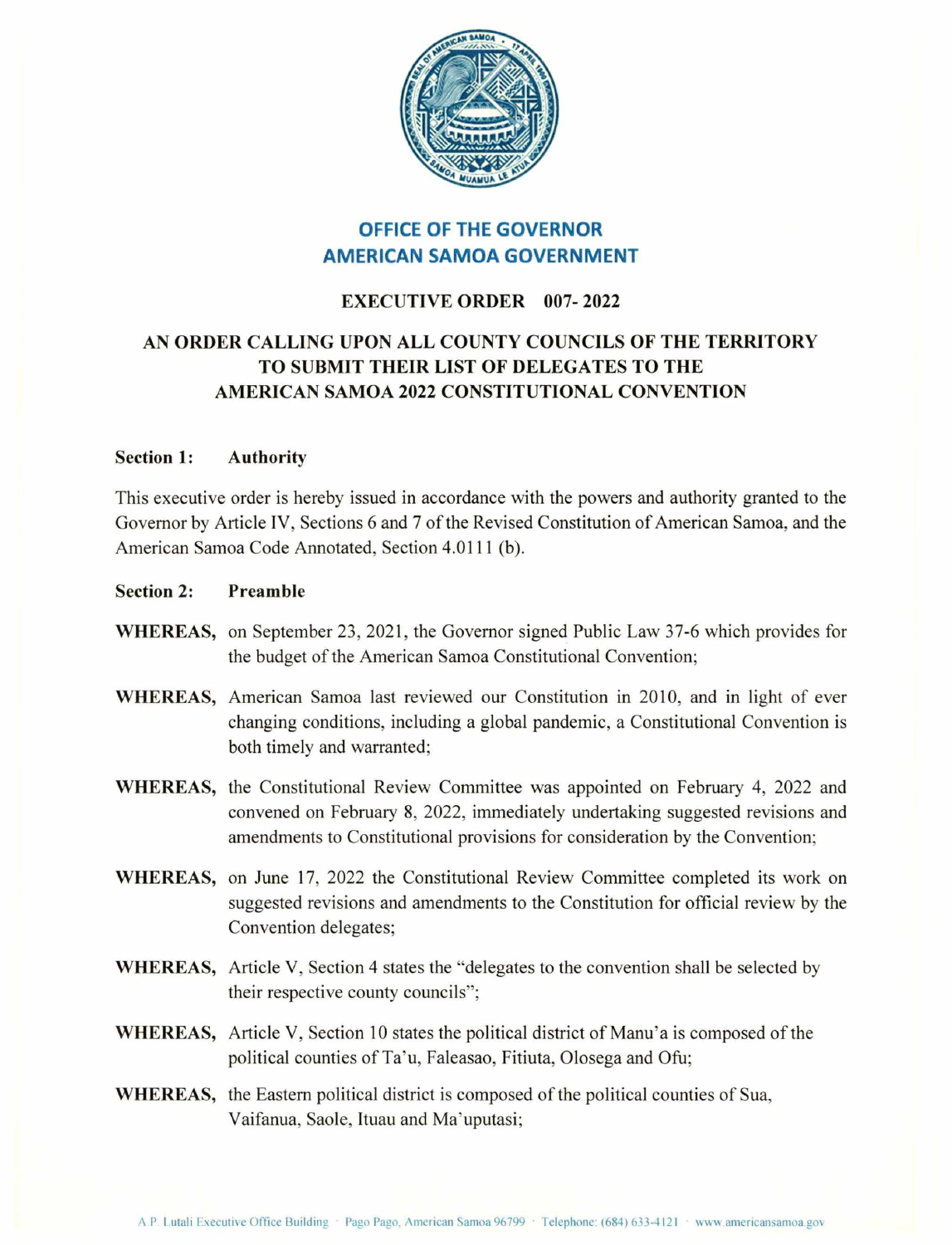- WHEREAS, the Western political district is composed of the political counties of Fofo, Leasina, Tualatai, Lealataua and Ma'upu (Tualauta);
- WHEREAS, each county shall have at least one delegate;
- WHEREAS, the number of delegates from each county shall be the number obtained by dividing the population of each county, as shown by the last preceding Federal census, by 400;
- WHEREAS, Swains Island shall have one delegate selected in open meeting by the adult permanent residents of the island who are US nationals;
- WHEREAS, Executive Order No. 006-2022 calls for a Constitutional Convention to meet August 29 to September 2, 2022; and
- WHEREAS, the Territory should move forward with the consideration of these important matters as well as others that will be made clearer in the near future.

NOW THEREFORE, I, LEMANU P. 8. MAUGA, Governor of American Samoa, by virtue of the authority vested in me by the Revised Constitution of American Samoa and the American Samoa Code Annotated, hereby execute this order calling upon all county councils of the Territory to begin meeting and discussing the appointment of official delegates to the Constitutional Convention to be held August 29 through September 2, 2022.

### Section 3: Order

The County Councils of the Territory are encouraged to begin meeting to discuss and appoint their respective delegates to the Constitutional Convention.

The following considerations are non-binding on the Councils. It is preferred to have delegates who are experienced in their communities and those with advanced education. It is in our best interest as a Territory to have broad representation including women, youth, the elderly, and people with disabilities. Councils should strive to appoint delegates who represent the demographics of their counties.

County Councils must submit, in writing, the names of their appointed delegates to the Office of Political Status, Constitutional Review and Federal Relations by August 8, 2022. That Office shall work closely with the Secretary of Samoan Affairs to coordinate the receipt of delegate names by the date noted above.